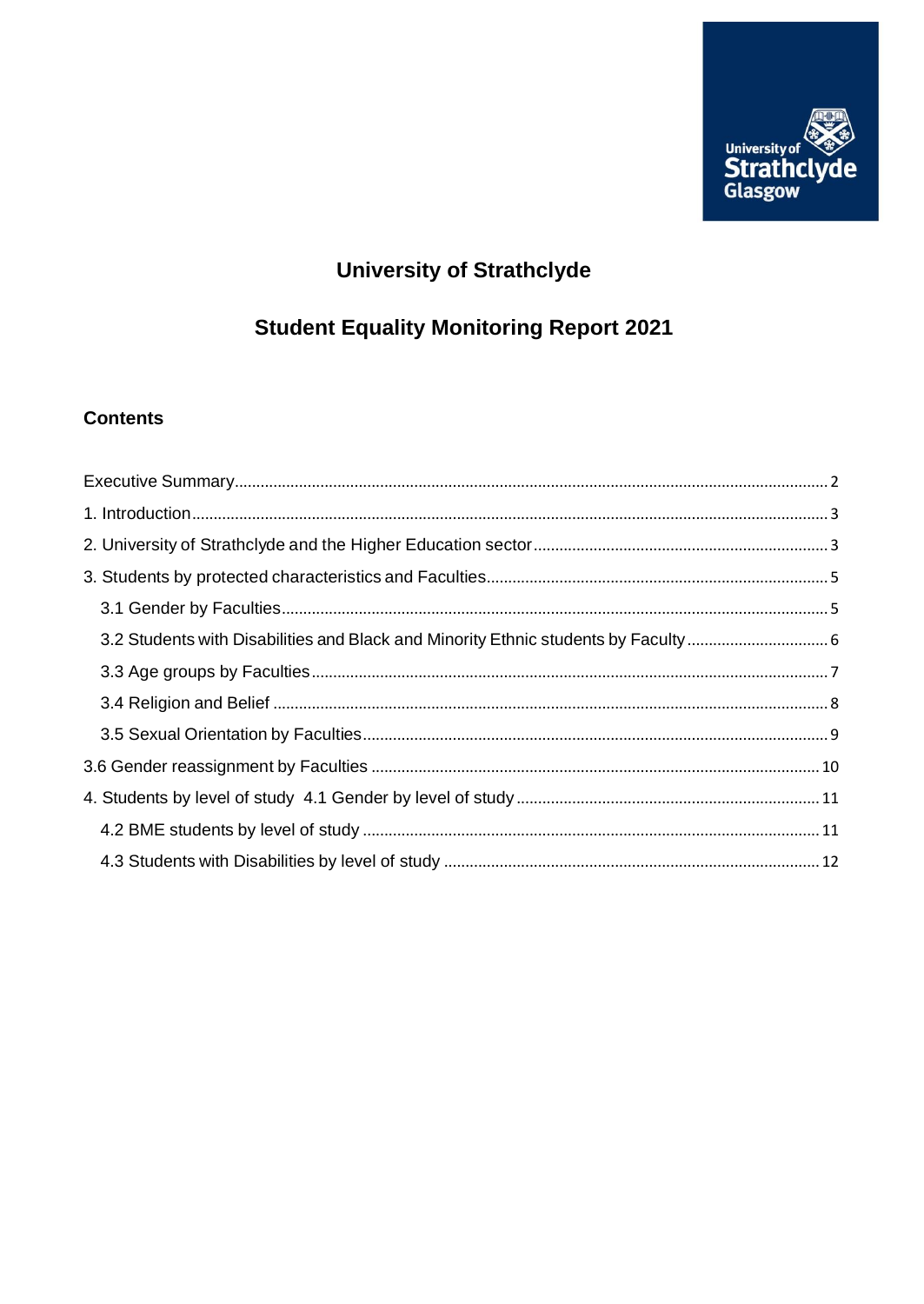#### <span id="page-1-0"></span>**Executive Summary**

The University of Strathclyde Student Equality Monitoring report provides an overview of the student population by protected characteristics as of February 2021.

The purpose of this report is to demonstrate the diversity within the student community and for Faculties and academic departments/schools to use the information to promote equality and diversity and to take action where under-representation of any protected characteristic group is identified.

All students are invited to provide information on their protected characteristics on a voluntary basis at the time of registration in September. This report provides analysis of trends based on the disclosed information.

The following headline trends are observed:

Strathclyde has a total of 23010 students of which 65% are studying at undergraduate level, 28% at postgraduate taught and 7% at postgraduate research level.

The diversity profile of students indicates that:

- 51% of students are female and 49% male
- 70% of students are white and 12% Black and Minority Ethnic (BME)
- 5% of students have disabilities
- 57% of students are 21 and under
- 50% of students have no religion. 31% of students stated they were of Christian faith and 8% that they are Muslim
- 7% of students are Lesbian, Gay and Bisexual (LGB)
- 0.5% of students are transgender

The Faculty of Humanities and Social Sciences (HaSS) has the highest proportion of women students (73%). The Faculty of Engineering has the lowest proportion (27%).

Strathclyde Business School has the highest representation of Black and Minority Ethnic students (17%). HaSS has the lowest percentage of BME students (7%).

Engineering has the highest percentage of students with disabilities (7%) and Strathclyde Business School the lowest representation (3%).

The Faculty of Science has the highest percentage of students under 21 (67%). HaSS has the highest proportion of students in the 22-30 age group (33%), as well as the highest representation who were 30 and over at the point of entry (26%).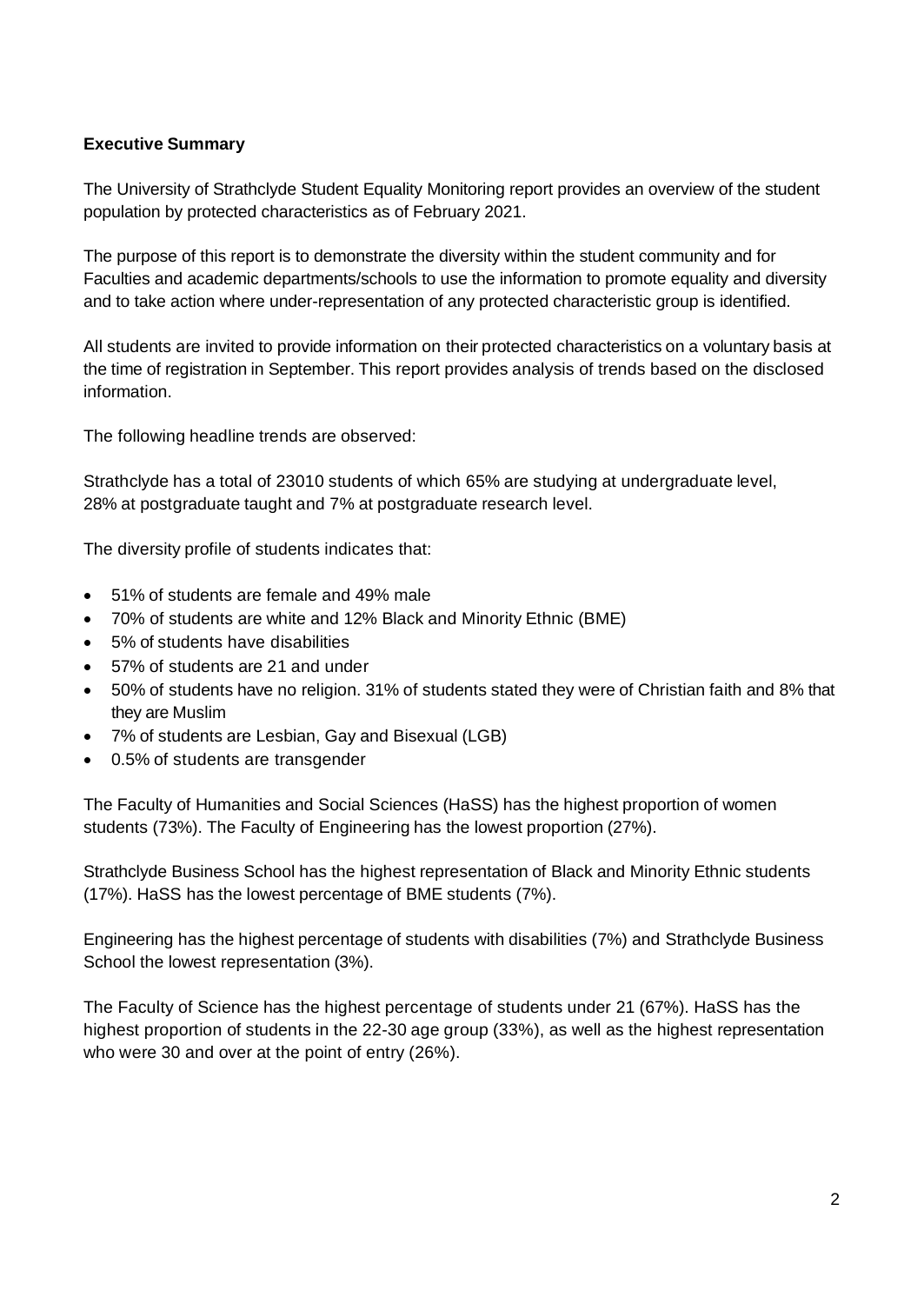#### <span id="page-2-0"></span>**1. Introduction**

The University of Strathclyde Student Equality Monitoring Report provides information by protected characteristics. This report is publicly available and meets the requirements of the Public Sector Equality Duty (PSED) as defined by the Equality Act 2010.

Students are invited to voluntarily provide information on their protected characteristics (as defined by the Equality Act 2010) including age, disability, gender reassignment, sex, race, religion or belief, sexual orientation, marriage and civil partnership and pregnancy and maternity.

The report provides an overview of the student population as at February 2021. Data covering gender, disability, ethnicity and age on entry was sourced from the corporate student record and gathered from students at their point of entry.

The information from this report can be used at Department/ School and Faculty levels to encourage debate and future planning, make use of areas of good practice and address underrepresentation of students from particular protected characteristics.

Sector-level comparator information presented in this report is sourced from Advance HE's Higher Education statistical reports: [https://www.advance-he.ac.uk/knowledge-hub/equality-higher](https://www.advance-he.ac.uk/knowledge-hub/equality-higher-education-statistical-report-2020)[education-statistical-report-2020](https://www.advance-he.ac.uk/knowledge-hub/equality-higher-education-statistical-report-2020)

Numbers below 5 have been rounded to 0 in this report to preserve anonymity.

#### <span id="page-2-1"></span>**2. University of Strathclyde and the Higher Education sector**

The University's student profile is compared with that of the Higher Education sector in Table 1 and 2 and Diagram 1. In terms of student numbers, there are marginally more female than male students at Strathclyde. This profile is different from other Scottish universities and the UK sector – where the proportion of female students is higher than Strathclyde and male students in the sector are significantly underrepresented in comparison.

The profile for Black and Minority Ethnic (BME) students at Strathclyde higher than that of the Scottish sector but significantly lower than the UK sector.

The percentage of students with disabilities at Strathclyde is proportionately lower than both the Scottish and the UK sectors.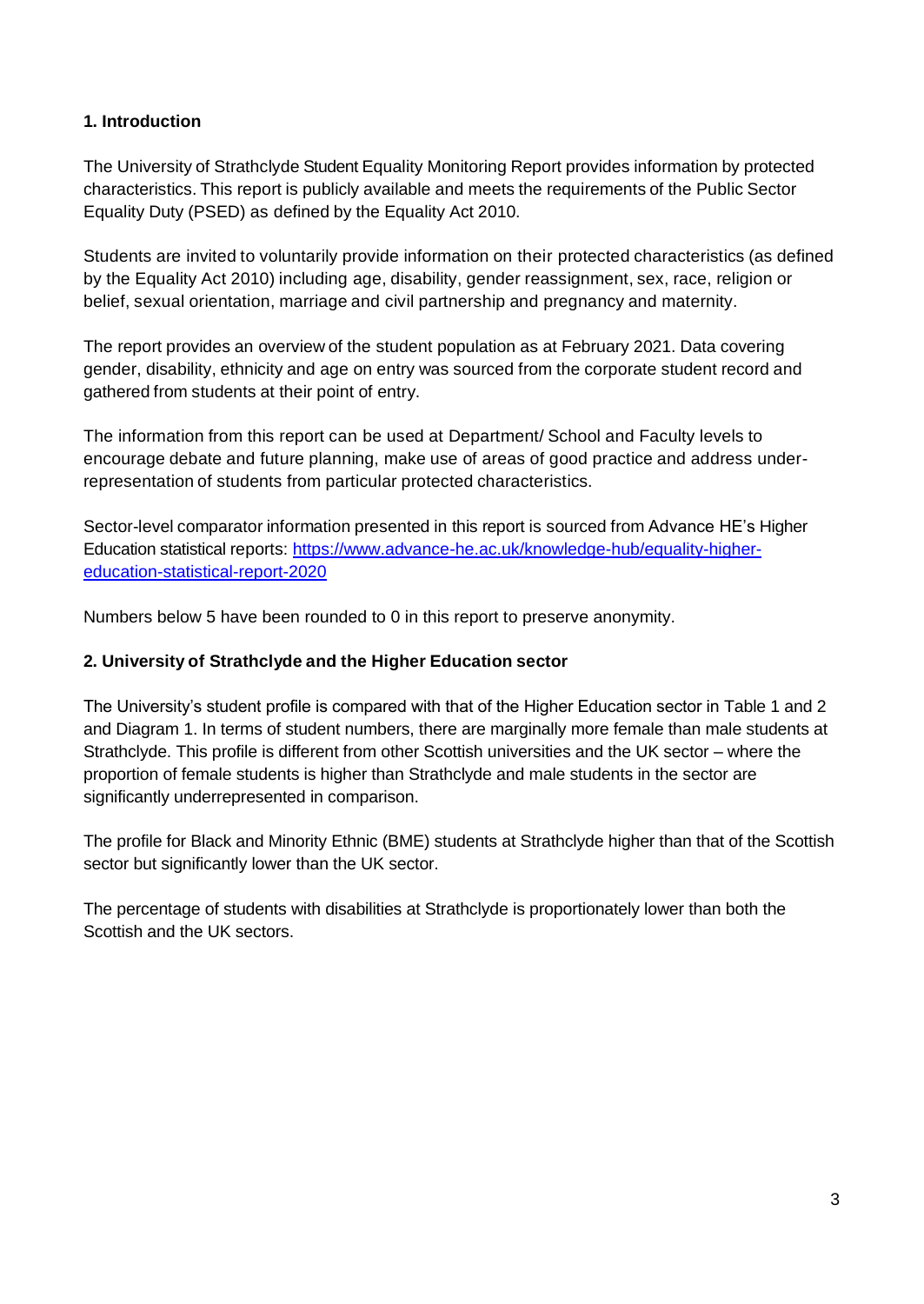|                   | <b>Strathclyde</b> | <b>Scottish Universities</b> | All UK**         |
|-------------------|--------------------|------------------------------|------------------|
| <b>Female</b>     | 11763 (51%)        | 149,255 (59%)                | 1,362,365 (57%)  |
| <b>Male</b>       | 11247(49%)         | 103,495(41%)                 | 1,019,045 (43%)  |
| Total             | 23010(100%)        | 252,750 (100%)               | 2,381,410 (100%) |
|                   |                    |                              |                  |
| <b>BME</b> *      | 2788 (12%)         | 17,800 (9%)                  | 454,110 (24%)    |
| <b>Disability</b> | 1095 (5%)          | 33,595 (13%)                 | 331, 165 (14%)   |

## **Table 1: Strathclyde student population compared with Scottish and all UK Universities**

\* BME data excludes non-UK national students \*\* Data rounded up to nearest percent

## **Table 2: Strathclyde student population compared with the UK higher education sector**

|                 |                | <b>Northern</b> |                 |              |                 |                    |
|-----------------|----------------|-----------------|-----------------|--------------|-----------------|--------------------|
|                 | <b>England</b> | <b>Ireland</b>  | <b>Scotland</b> | <b>Wales</b> | <b>UK total</b> | <b>Strathclyde</b> |
| <b>Total</b>    | 1,940,860      | 55,755          | 252,750         | 132,045      | 2,381,410       | 23010              |
| <b>Female</b>   | 1,106,200      | 32,490          | 149,255         | 74,425       | 1,362,370       | 11763              |
| <b>Male</b>     | 834,660        | 23,265          | 103,495         | 57,620       | 1,019,040       | 11247              |
| <b>White</b>    | 1,098,780      | 47,170          | 172,815         | 96,340       | 1,415,105       | 16105              |
| <b>BME</b>      | 421,305        | 1,755           | 17,800          | 13,250       | 454,110         | 2788               |
| <b>Disabled</b> | 271,645        | 6,220           | 33,595          | 19,705       | 331,165         | 1095               |

|                 |                | <b>Northern</b> |                 |              |                 |                    |
|-----------------|----------------|-----------------|-----------------|--------------|-----------------|--------------------|
|                 | <b>England</b> | <b>Ireland</b>  | <b>Scotland</b> | <b>Wales</b> | <b>UK total</b> | <b>Strathclyde</b> |
| <b>Female</b>   | 57%            | 58%             | 59%             | 56%          | 57%             | 51%                |
| <b>Male</b>     | 43%            | 42%             | 41%             | 44%          | 43%             | 49%                |
| <b>White</b>    | 72%            | 96%             | 91%             | 88%          | 76%             | 70%                |
| <b>BME</b>      | 28%            | 4%              | 9%              | 12%          | 24%             | 12%                |
| <b>Disabled</b> | 14%            | 11%             | 13%             | 15%          | 14%             | 5%                 |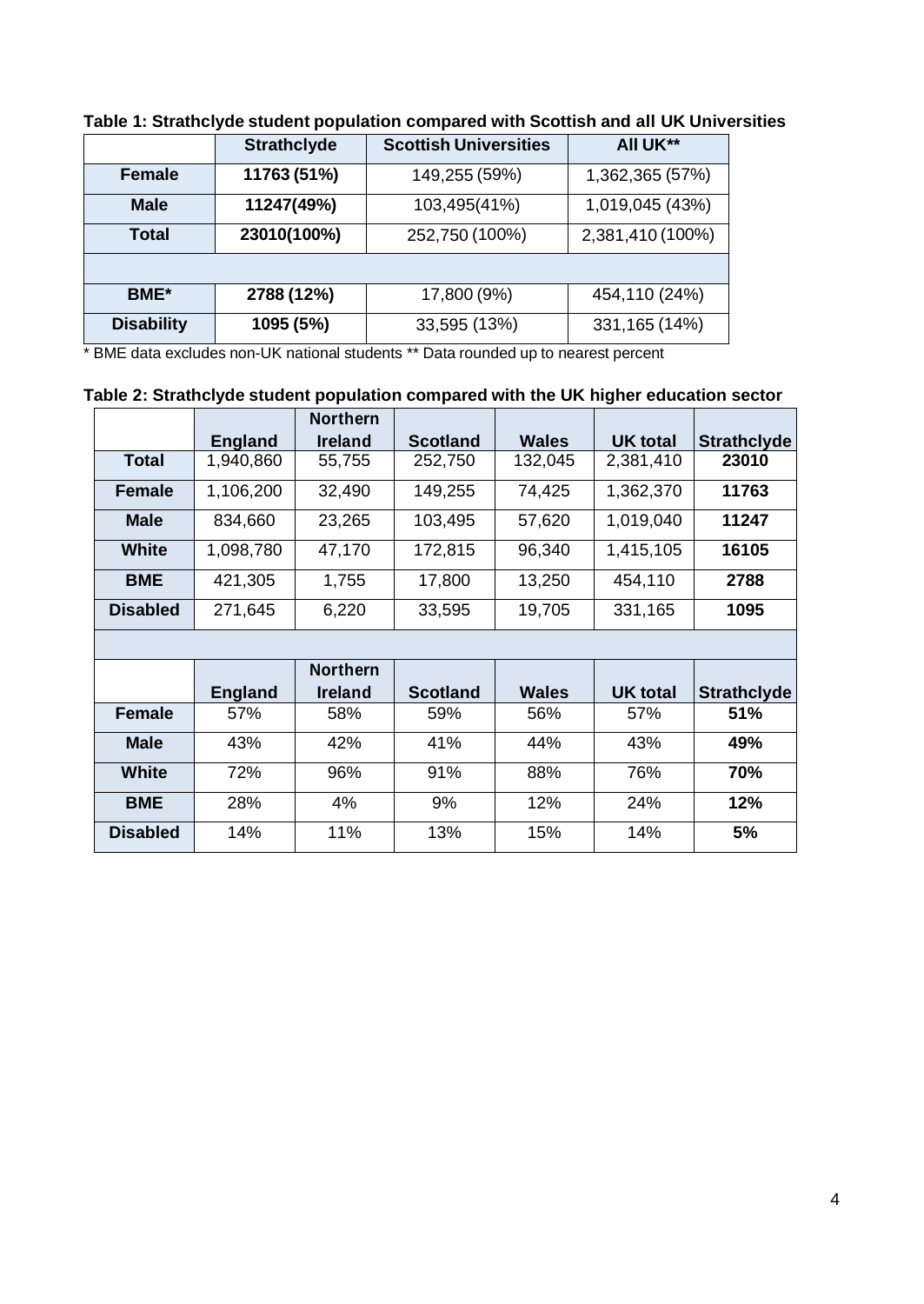

## **Diagram 1: Strathclyde student population compared with the UK higher education sector**

## <span id="page-4-0"></span>**3. Students by protected characteristics and Faculties**

Strathclyde has four Faculties: Engineering, Humanities and Social Sciences (HaSS), Science and Strathclyde Business School. 11 students are enrolled on programmes outside of the four Faculties under the Office of the Chief Commercial Officer (CCO).

Humanities and Social Sciences is the largest Faculty (Table 3, Diagram 2), therefore the pattern of student characteristics in this Faculty has the greatest influence on the representation and outcomes of students across the University – particularly with regard to gender and age on entry.

## <span id="page-4-1"></span>**3.1 Gender by Faculties**

The gender profile varies significantly between the Faculties. In HaSS there are significantly more women than men (73%). In contrast, female students are significantly underrepresented in the Faculty of Engineering (27%). The Faculty of Science and Strathclyde Business School have a student gender profile which is closer to that of the overall University population.

|               | <b>University</b><br><b>Total</b> | <b>Engineering</b> | <b>HaSS</b> | <b>Science</b> | <b>SBS</b> | <b>CCO</b> |  |  |  |
|---------------|-----------------------------------|--------------------|-------------|----------------|------------|------------|--|--|--|
| <b>Female</b> | 11763                             | 1617               | 5773        | 2296           | 2074       | 3          |  |  |  |
| <b>Male</b>   | 11247                             | 4403               | 2164        | 2472           | 2200       | 8          |  |  |  |
| <b>Total</b>  | 23010                             | 6020               | 7937        | 4768           | 4274       | 11         |  |  |  |
|               |                                   |                    |             |                |            |            |  |  |  |
| Female%       | 50%                               | 27%                | 73%         | 48%            | 49%        | 27%        |  |  |  |
| Male %        | 50%                               | 73%                | 27%         | 52%            | 51%        | 73%        |  |  |  |

#### **Table 3: Students by Gender and Faculty**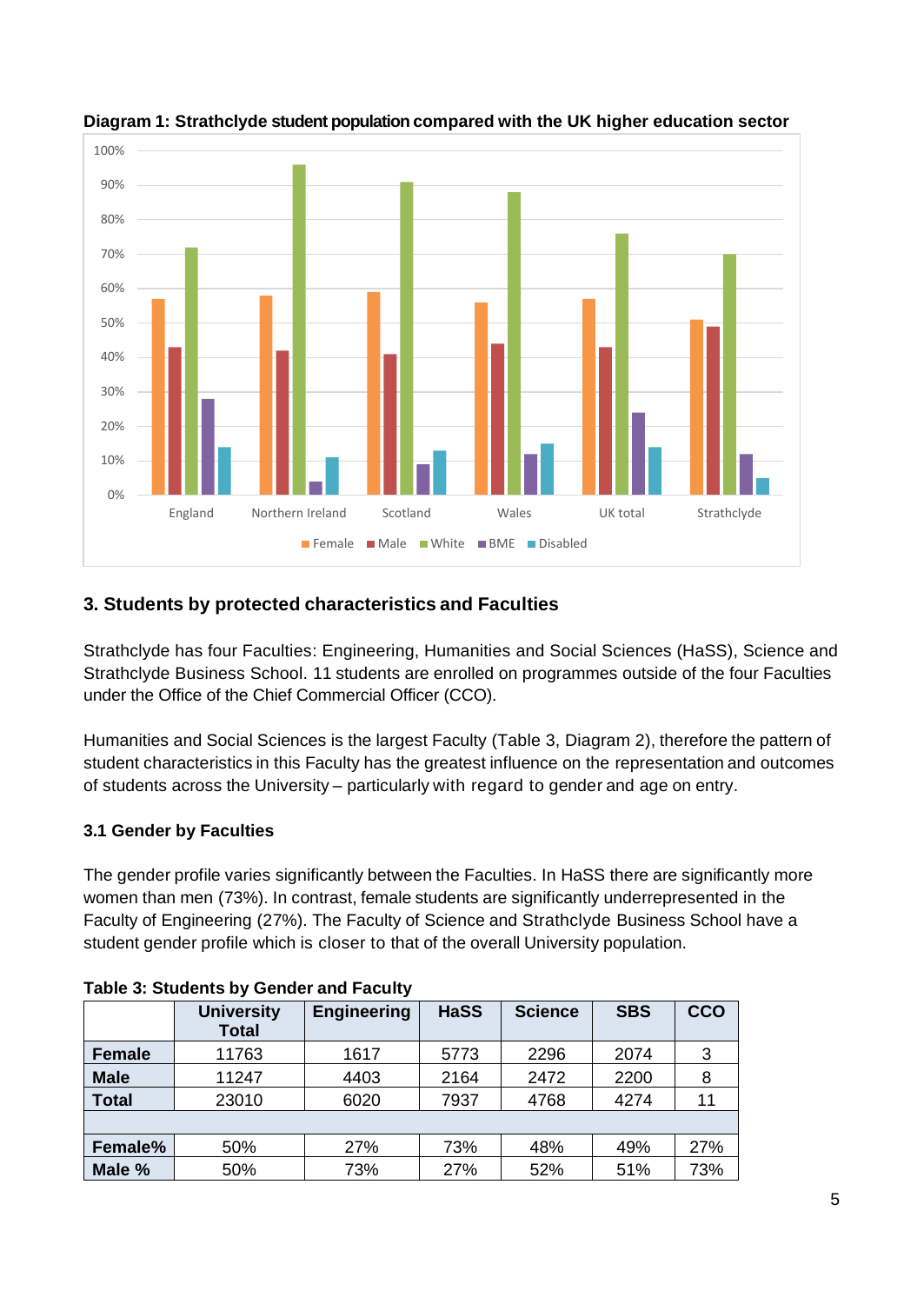

**Diagram 2: Students by Gender and Faculty**

#### <span id="page-5-0"></span>**3.2 Students with Disabilities and Black and Minority Ethnic students by Faculty**

The faculties of Engineering and Science have the highest proportion of students with disabilities, which is marginally higher than the University profile. Conversely, SBS has the lowest representation, which is 2% below the University population (Table 4 and Diagram 3).

SBS has proportionately the highest representation of Black and Minority Ethnic (BME) students, 5% higher than the University BME population. HaSS has the lowest percentage of BME students, 5% lower than the university profile.

|                   | <b>University</b><br><b>Total</b> | <b>Engineering</b> | <b>HaSS</b> | <b>Science</b> | <b>SBS</b> |
|-------------------|-----------------------------------|--------------------|-------------|----------------|------------|
| <b>Disability</b> | 1095                              | 268                | 430         | 272            | 125        |
| Disability %      | 5%                                | 7%                 | 5%          | 6%             | 3%         |
|                   |                                   |                    |             |                |            |
| <b>BME</b>        | 2788                              | 784                | 569         | 703            | 732        |
| BME %             | 12%                               | 13%                | 7%          | 15%            | 17%        |

#### **Table 4: Student Disability and Ethnicity by Faculty**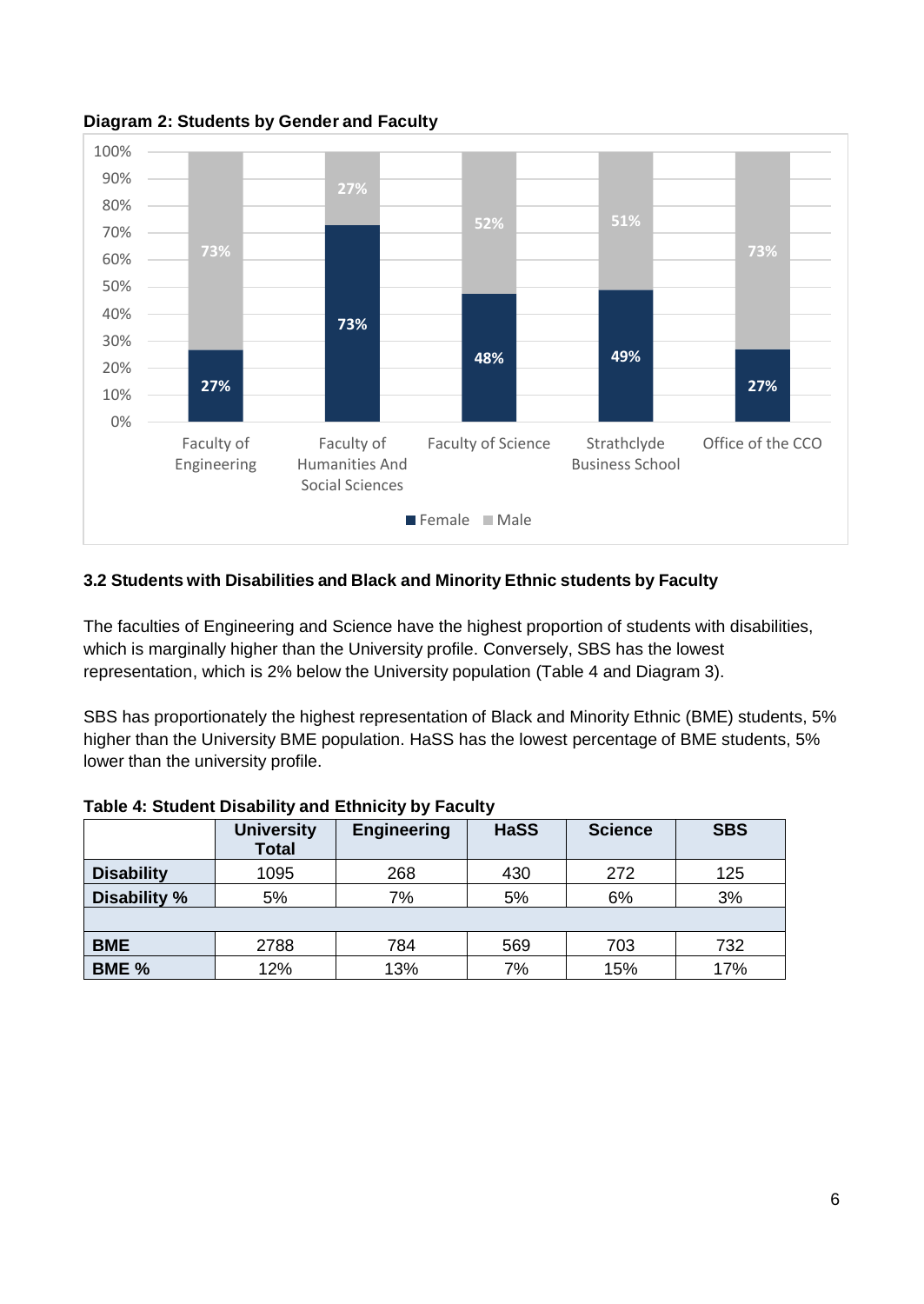

#### **Diagram 3: Student Disability and Ethnicity by Faculty**

#### <span id="page-6-0"></span>**3.3 Age groups by Faculties**

The Faculty of Science has the highest proportion of students under 21 – 14% higher than the University overall. HaSS has the lowest percentage of students under 21 – 12% lower than the University profile (Table 5 and Diagram 4).

HaSS has the highest proportion of students in the 22-30 age group – 3% higher than the University overall. Science has the lowest percentage of students in this age group.

HaSS has the highest representation of students over 30 – 9% higher than the University total. Engineering and Science have significantly lower representation than the University (8% and 9% lower respectively).

|              | <b>University Total</b> | <b>Engineering</b> | <b>HaSS</b> | <b>Science</b> | <b>SBS</b> | CCO |
|--------------|-------------------------|--------------------|-------------|----------------|------------|-----|
| 21 or Under  | 12310                   | 3750               | 3209        | 3210           | 2140       |     |
| <b>To 30</b> | 6881                    | 1757               | 2651        | 1184           | 1280       |     |
| Over 30      | 3819                    | 513                | 2077        | 374            | 854        |     |
| <b>Total</b> | 23010                   | 6020               | 7937        | 4768           | 4274       |     |

#### **Table 5: Students by Age Group on Entry and Faculty**

|                  | <b>University Total</b> | <b>Engineering</b> | <b>HaSS</b> | <b>Science</b> | <b>SBS</b> | <b>CCO</b> |
|------------------|-------------------------|--------------------|-------------|----------------|------------|------------|
| 21 or Under %    | 53%                     | 62%                | 41%         | 67%            | 50%        | 9%         |
| To 30 %          | 30%                     | 29%                | 33%         | 25%            | 30%        | 82%        |
| <b>Over 30 %</b> | 17%                     | 9%                 | 26%         | 8%             | 20%        | 9%         |
| Total %          | 100%                    | 100%               | 100%        | 100%           | 100%       | 100%       |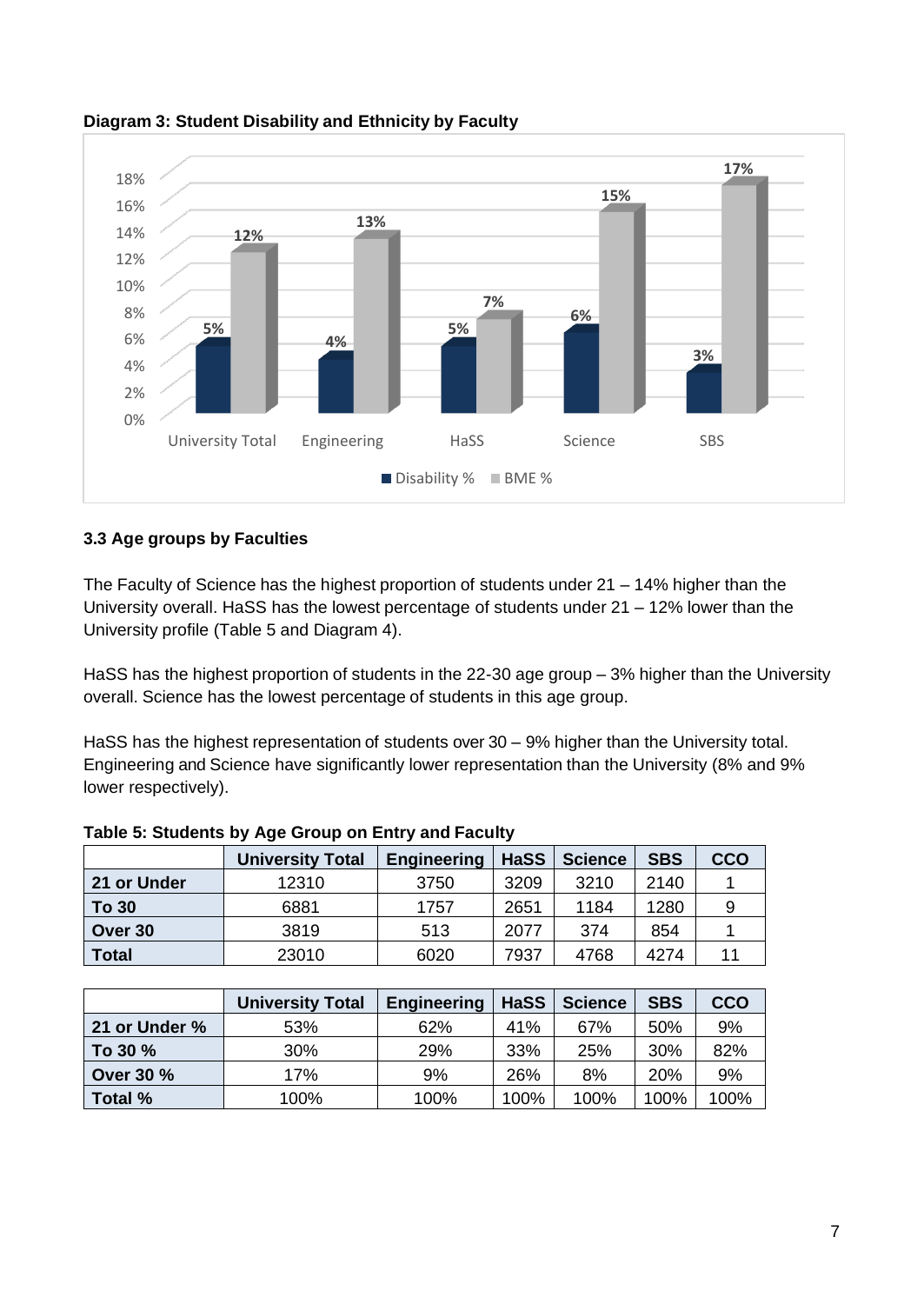

#### **Diagram 4: Students by Age Group on Entry and Faculty**

#### <span id="page-7-0"></span>**3.4 Religion and Belief**

Information on students' religion and belief is provided in Table 6 and Diagram 5. Half of the student population indicated they had no religion. 31% disclosed they were of Christian faith. 8% are Muslim and 5% indicated other religious and belief groups.

|                                                    | <b>University</b><br><b>Total</b> |      |      | <b>Engineering</b> |      | <b>HaSS</b> |      | <b>Science</b> |                | <b>SBS</b> |                | <b>CCO</b> |
|----------------------------------------------------|-----------------------------------|------|------|--------------------|------|-------------|------|----------------|----------------|------------|----------------|------------|
| $\blacksquare$                                     | 8                                 | 0%   | 1    | 0%                 | 5    | 0%          | 0    | 0%             | $\overline{2}$ | 0%         | $\mathbf{0}$   | 0%         |
| Any other<br>religion or belief                    | 259                               | 1%   | 57   | 1%                 | 101  | 1%          | 60   | 1%             | 41             | 1%         | 0              | 0%         |
| <b>Buddhist</b>                                    | 208                               | 1%   | 54   | 1%                 | 31   | 0%          | 40   | 1%             | 83             | 2%         | 0              | 0%         |
| Christian -<br><b>Church of</b><br><b>Scotland</b> | 1745                              | 8%   | 382  | 6%                 | 796  | 10%         | 266  | 6%             | 301            | 7%         | $\mathbf 0$    | 0%         |
| <b>Christian - Other</b><br>denomination           | 1607                              | 7%   | 545  | 9%                 | 485  | 6%          | 262  | 5%             | 315            | 7%         | 0              | 0%         |
| Christian -<br><b>Roman Catholic</b>               | 3763                              | 16%  | 778  | 13%                | 1639 | 21%         | 653  | 14%            | 693            | 16%        | 0              | 0%         |
| <b>Hindu</b>                                       | 416                               | 2%   | 150  | 2%                 | 27   | 0%          | 52   | 1%             | 186            | 4%         | ۰.             | 9%         |
| <b>Jewish</b>                                      | 27                                | 0%   |      | 0%                 | 10   | 0%          | 5    | 0%             | 8              | 0%         | 0              | 0%         |
| <b>Muslim</b>                                      | 1806                              | 8%   | 512  | 9%                 | 342  | 4%          | 549  | 12%            | 400            | 9%         | 3              | 27%        |
| No religion                                        | 11452                             | 50%  | 3085 | 51%                | 3932 | 49%         | 2520 | 53%            | 1910           | 45%        | 5              | 46%        |
| Prefer not to say                                  | 1449                              | 6%   | 404  | 7%                 | 452  | 6%          | 307  | 6%             | 284            | 7%         | $\blacksquare$ | 18%        |
| <b>Sikh</b>                                        | 85                                | 0%   | 14   | 0%                 | 20   | 0%          | 28   | 1%             | 23             | 1%         | 0              | 0%         |
| <b>Spiritual</b>                                   | 185                               | 1%   | 34   | 1%                 | 97   | 1%          | 26   | 1%             | 28             | 1%         | 0              | 0%         |
| <b>Grand Total</b>                                 | 23010                             | 100% | 6020 | 100%               | 7937 | 100%        | 4768 | 100%           | 4274           | 100%       | 11             | 100%       |

#### **Table 6: Students by Religion and Belief and Faculty**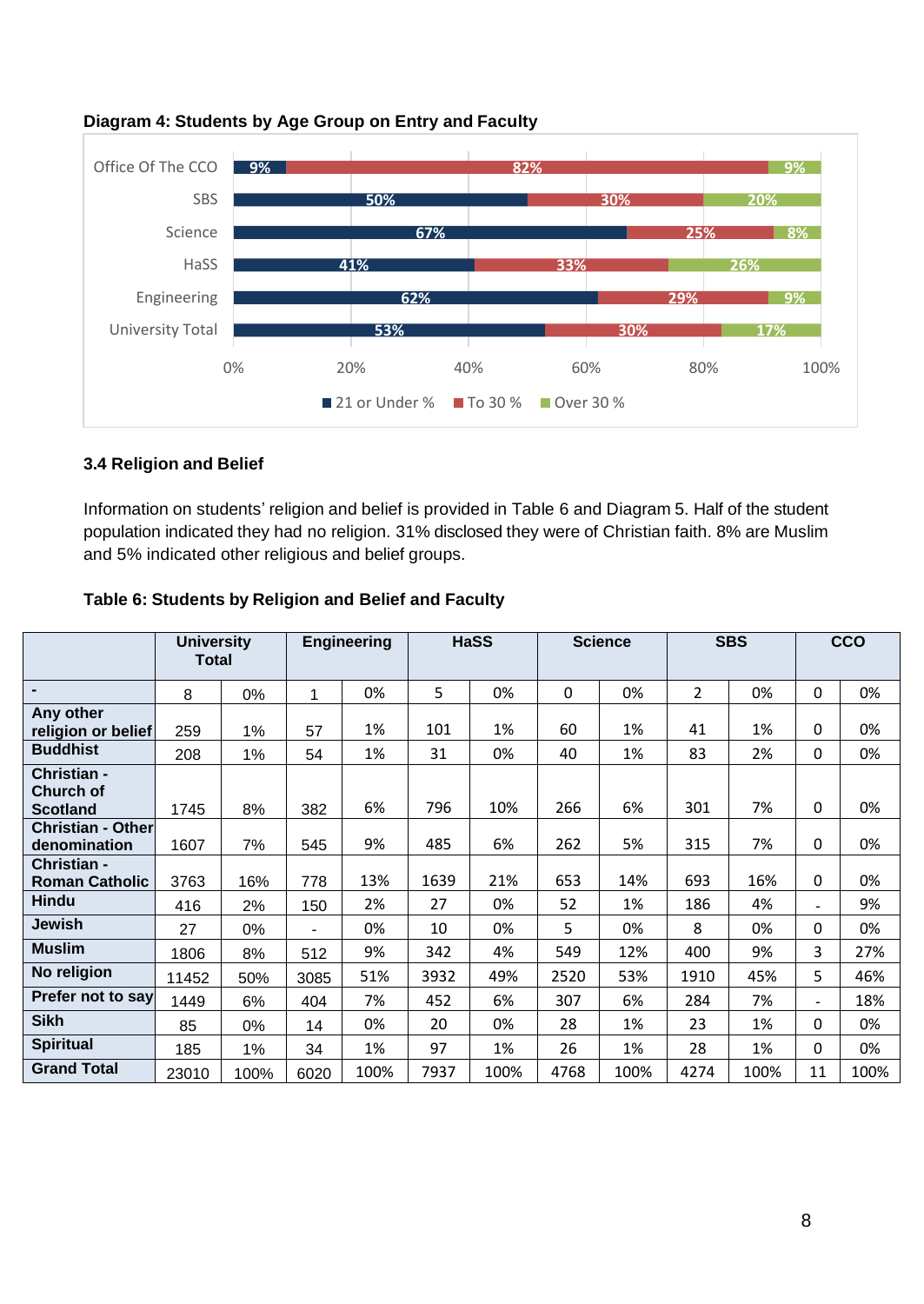

#### **Diagram 5: Students by Religion and Belief: University**

#### <span id="page-8-0"></span>**3.5 Sexual Orientation by Faculties**

Students are asked the question at registration: *How would you describe your sexual orientation?* (Table 7 and Diagram 6). 7% of students indicated that they were Lesbian, Gay or Bisexual. A significant proportion of students indicated that they are straight or heterosexual (84%). 2% described their orientation as other, while 7% opted not to disclose.

|                     | <b>University Total</b> | <b>Engineering</b> | <b>HaSS</b> | <b>Science</b> | <b>SBS</b>     | <b>CCO</b>     |
|---------------------|-------------------------|--------------------|-------------|----------------|----------------|----------------|
|                     | 8                       | 1                  | 5           | 0              | $\overline{2}$ | 0              |
| <b>Bisexual</b>     | 1037                    | 220                | 437         | 266            | 113            | 1              |
| Gay man             | 424                     | 57                 | 202         | 104            | 61             | 0              |
| Gay woman/lesbian   | 196                     | 22                 | 107         | 49             | 18             | 0              |
| <b>Heterosexual</b> | 19285                   | 5149               | 6603        | 3843           | 3683           | $\overline{7}$ |
| <b>Other</b>        | 377                     | 87                 | 102         | 94             | 93             | 1              |
| Prefer not to say   | 1683                    | 484                | 481         | 412            | 304            | $\overline{2}$ |
| <b>Total</b>        | 23010                   | 6020               | 7937        | 4768           | 4274           | 11             |
|                     |                         |                    |             |                |                |                |
|                     | <b>University Total</b> | <b>Engineering</b> | <b>HaSS</b> | <b>Science</b> | <b>SBS</b>     | <b>CCO</b>     |
|                     | 0%                      | 0%                 | 0%          | 0%             | 0%             | 0%             |
| <b>Bisexual</b>     | 4%                      | 4%                 | 6%          | 6%             | 3%             | 9%             |
| Gay man             | 2%                      | 1%                 | 3%          | 2%             | 1%             | 0%             |
| Gay woman/lesbian   | 1%                      | 0%                 | 1%          | 1%             | 1%             | 0%             |
| <b>Heterosexual</b> | 84%                     | 86%                | 83%         | 80%            | 84%            | 64%            |
| <b>Other</b>        | 2%                      | 1%                 | 1%          | 2%             | 3%             | 9%             |
| Prefer not to say   | 7%                      | 8%                 | 6%          | 9%             | 9%             | 18%            |

#### **Table 7: Students Sexual Orientation by Faculty**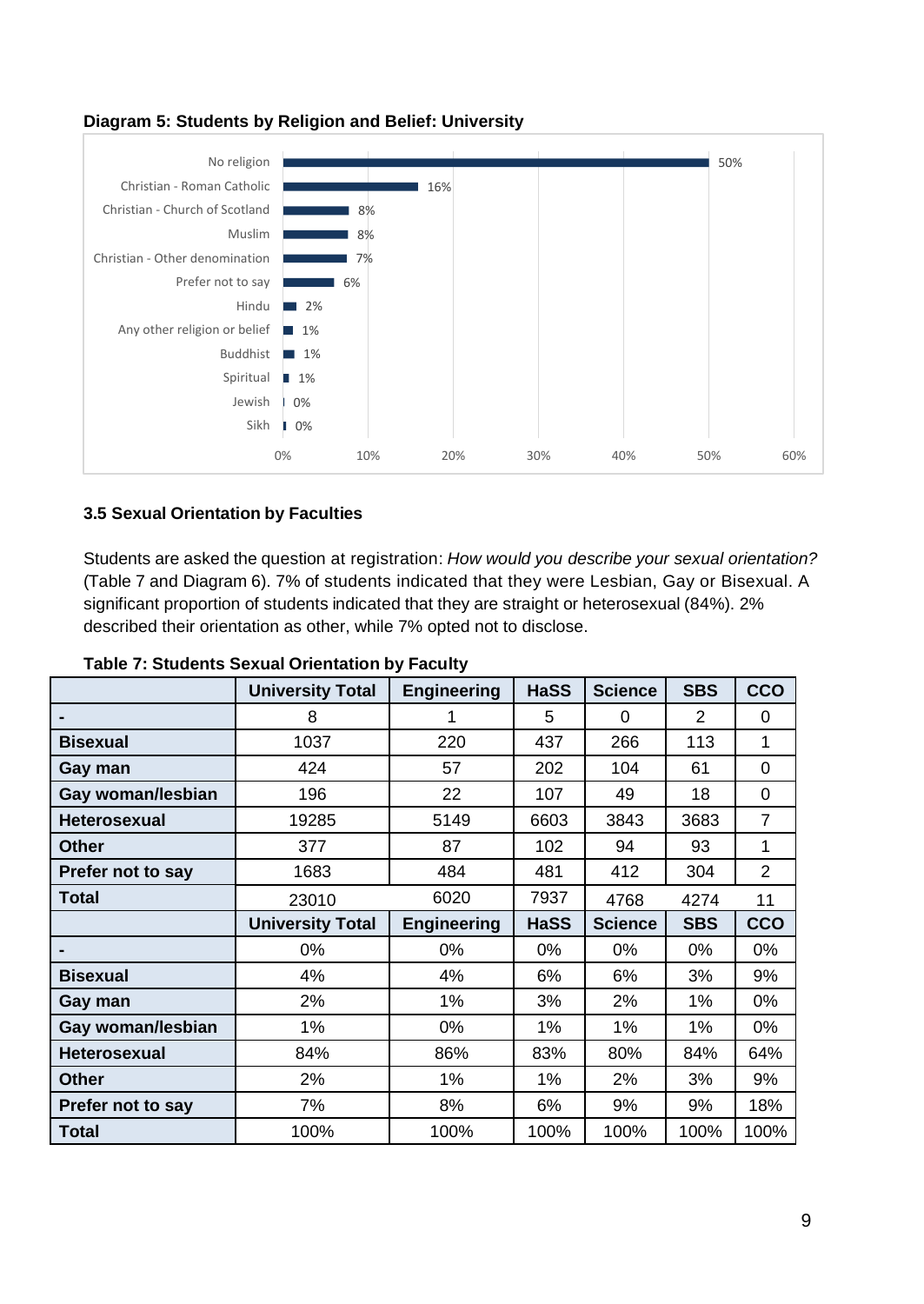

**Diagram 6: Students Sexual Orientation by Faculty**

#### <span id="page-9-0"></span>**3.6 Gender reassignment by Faculties**

At registration, students are invited to answer the question: *Is your gender identity the same as the gender you were originally assigned at birth?* 0.5% (121 respondents) indicated that they are transgender<sup>1</sup>. (Table 8)

|                            | <b>Trans</b><br><b>Students</b> | (%)   | Prefer not to<br>say | (%)  |
|----------------------------|---------------------------------|-------|----------------------|------|
| <b>Engineering</b>         | 26                              | 21%   | 82                   | 31%  |
| <b>HaSS</b>                | 41                              | 34%   | 69                   | 26%  |
| <b>Science</b>             | 48                              | 40%   | 67                   | 25%  |
| <b>SBS</b>                 | 6                               | 5%    | 44                   | 17%  |
| <b>CCO</b>                 | 0                               | $0\%$ | 2                    | 1%   |
| <b>Total</b>               | 121                             | 100%  | 264                  | 100% |
| % of University population | 0.5%                            |       | 1.1%                 |      |

**Table 8: Gender Reassignment by Faculty**

<sup>10</sup>  $\overline{a}$ <sup>1</sup> Transgender is an umbrella term for people whose gender identity and/ or gender expression differs from their birth sex. Transgender people may or may not alter their bodies hormonally and/or surgically. The term transgender should only be used as an adjective, for example, 'transgender people'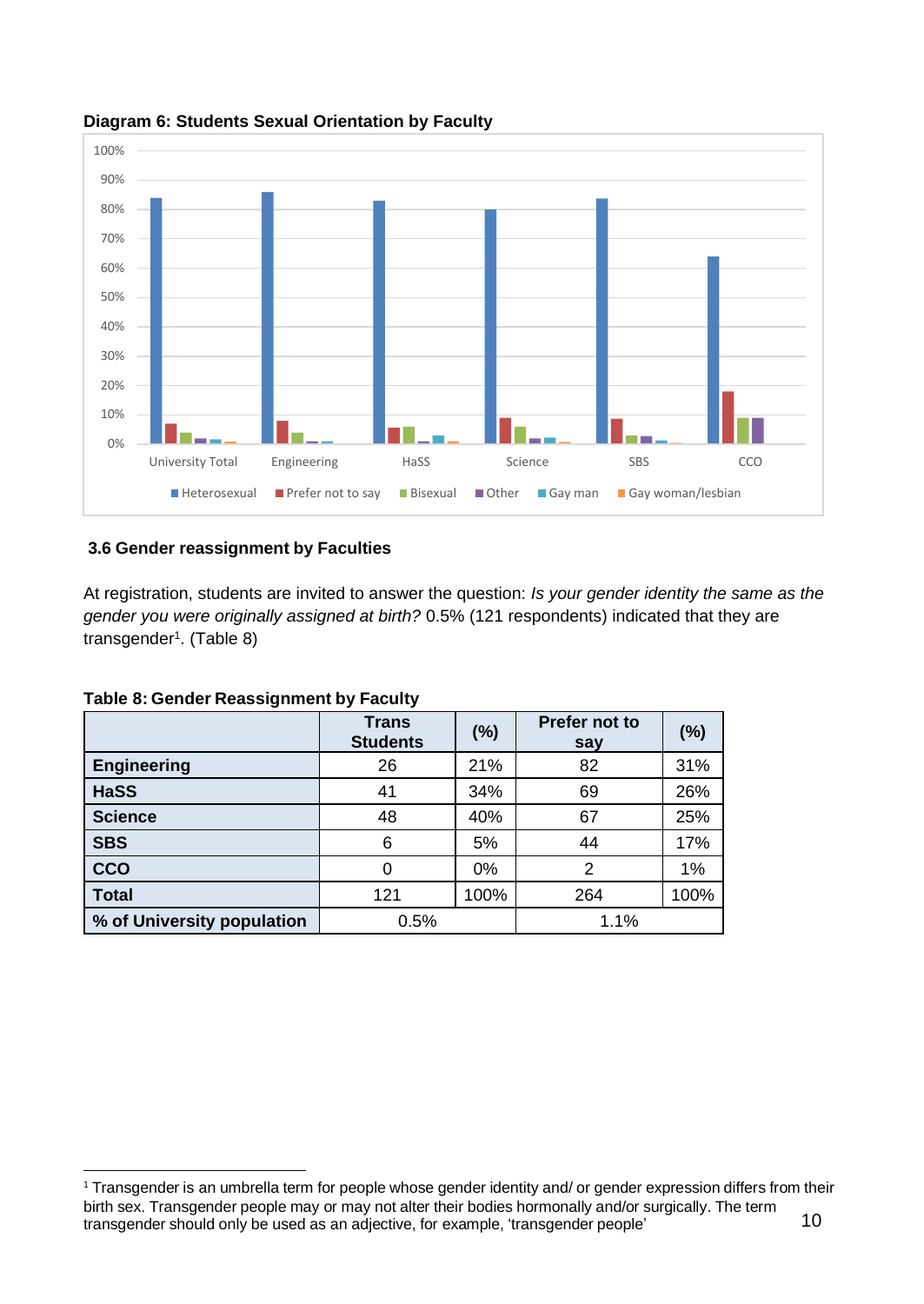## <span id="page-10-0"></span>**4. Students by level of study**

## **4.1 Gender by level of study**

Strathclyde has a total of 23010 students of which 65% are enrolled at the undergraduate level, 28% at postgraduate taught and 7% at postgraduate research level.

The proportion of women studying at the undergraduate level is 2% higher than that of men (Table 9 and Diagram 7). Proportionately more women are studying at the postgraduate taught level. At the postgraduate research level there are significantly more men enrolled than women.

|                                 | <b>Female</b> | (%) | <b>Male</b> | (%) | <b>Total</b> | (%)  | % of total<br>student<br><b>Population</b> |
|---------------------------------|---------------|-----|-------------|-----|--------------|------|--------------------------------------------|
| Undergraduate                   | 7558          | 51% | 7330        | 49% | 14888        | 100% | 65%                                        |
| <b>Postgraduate Taught</b>      | 3521          | 55% | 2920        | 45% | 6433         | 100% | 28%                                        |
| Postgraduate<br><b>Research</b> | 684           | 41% | 997         | 59% | 1679         | 100% | 7%                                         |
| <b>Grand Total</b>              | 11763         | 51% | 11247       | 49% | 23010        | 100% | 100%                                       |

**Table 9: Students by Gender and level of study**

### **Diagram 7: Students by Gender and level of study**



## <span id="page-10-1"></span>**4.2 BME students by level of study**

With regard to students who disclosed their ethnicity, the proportion of Black and Minority Ethnic (BME) students who are undergraduate is 8% lower than the percentage of the total student population who are undergraduate (Table 10 and Diagram 8).

A higher percentage of BME students are studying at Postgraduate Taught (PGT) level compared to the total University PGT percentage (10% higher). The proportion of BME students who are studying at PGR level is slightly higher than the university percentage of PGR students. A significant proportion of students have not disclosed their ethnic background. A higher percentage of BME students are enrolled at postgraduate level overall than at undergraduate level (Table 11)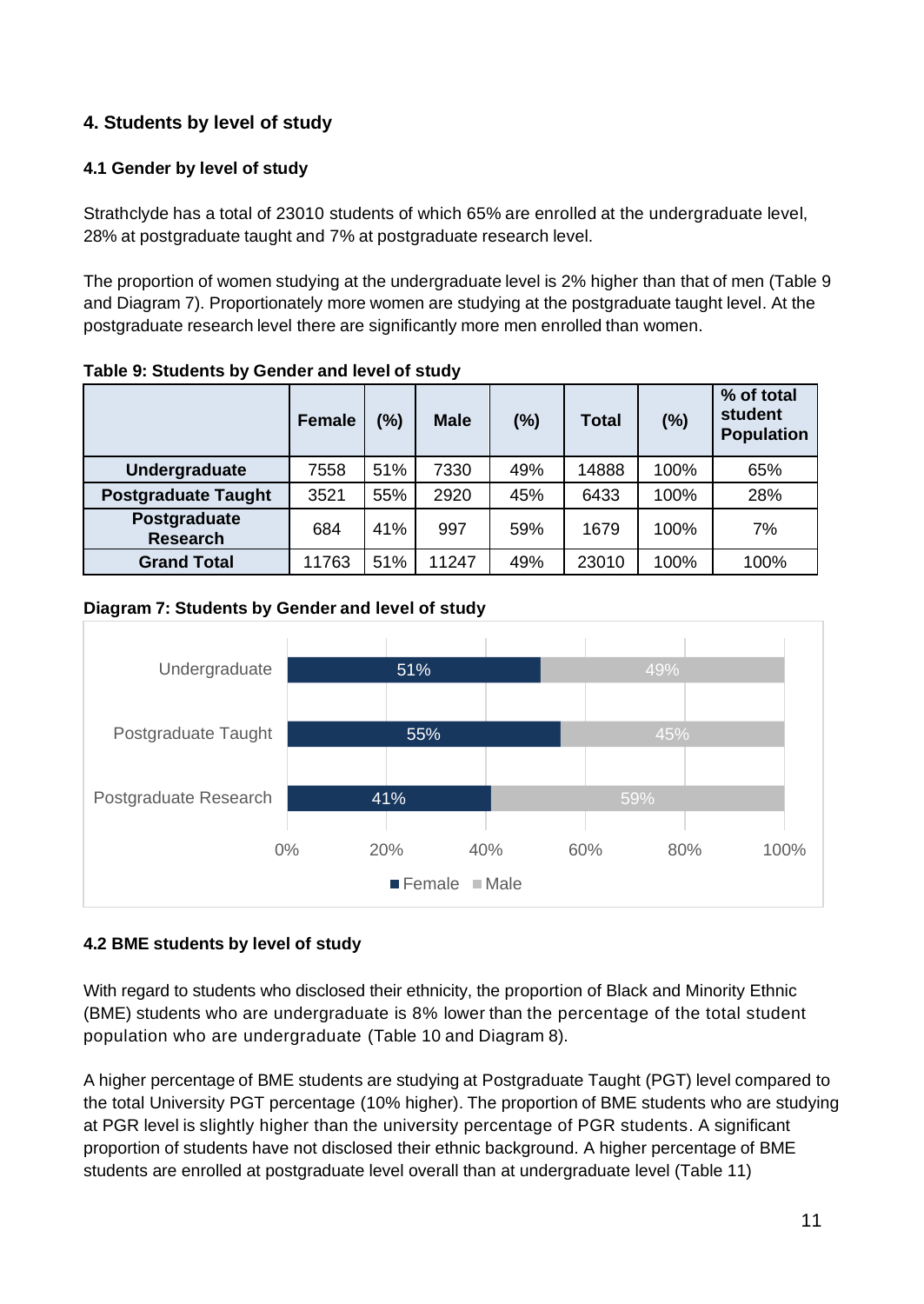|                                 | <b>BME</b> | (%)  | White | $\frac{10}{6}$ | <b>Unknown</b> | $(\%)$ | Total<br><b>Headcount</b> | <b>Total</b><br>$\frac{10}{6}$ |
|---------------------------------|------------|------|-------|----------------|----------------|--------|---------------------------|--------------------------------|
| Undergraduate                   | 1590       | 57%  | 11338 | 70%            | 1960           | 48%    | 14888                     | 65%                            |
| Postgraduate<br><b>Taught</b>   | 1050       | 38%  | 3997  | 25%            | 1394           | 34%    | 6441                      | 28%                            |
| Postgraduate<br><b>Research</b> | 148        | 5%   | 770   | 5%             | 763            | 18%    | 1681                      | 7%                             |
| <b>Grand Total</b>              | 2788       | 100% | 16105 | 100%           | 4117           | 100%   | 23010                     | 100%                           |

**Table 10: BME and White students by level of study**

#### **Diagram 8: BME students by level of study**



#### **Table 11: BME students by level of study**

|                              | <b>BME</b> | % of University Total | <b>University Total</b> |  |
|------------------------------|------------|-----------------------|-------------------------|--|
| Undergraduate                | 1590       | 11%                   | 14888                   |  |
| <b>Postgraduate Taught</b>   | 1050       | 16%                   | 6441                    |  |
| <b>Postgraduate Research</b> | 148        | 9%                    | 1681                    |  |
| Total                        | 2788       | 12%                   | 23010                   |  |

#### <span id="page-11-0"></span>**4.3 Students with Disabilities by level of study**

The proportion of disabled students at undergraduate level is 18% higher than the undergraduate percentage of the total student population (Table 12 and Diagram 9). A smaller proportion of students with disabilities are studying at postgraduate taught level, compared to the total proportion of University students who are PGT. There are proportionately slightly less students with disabilities enrolled at the Postgraduate Research level than students at this level at the University.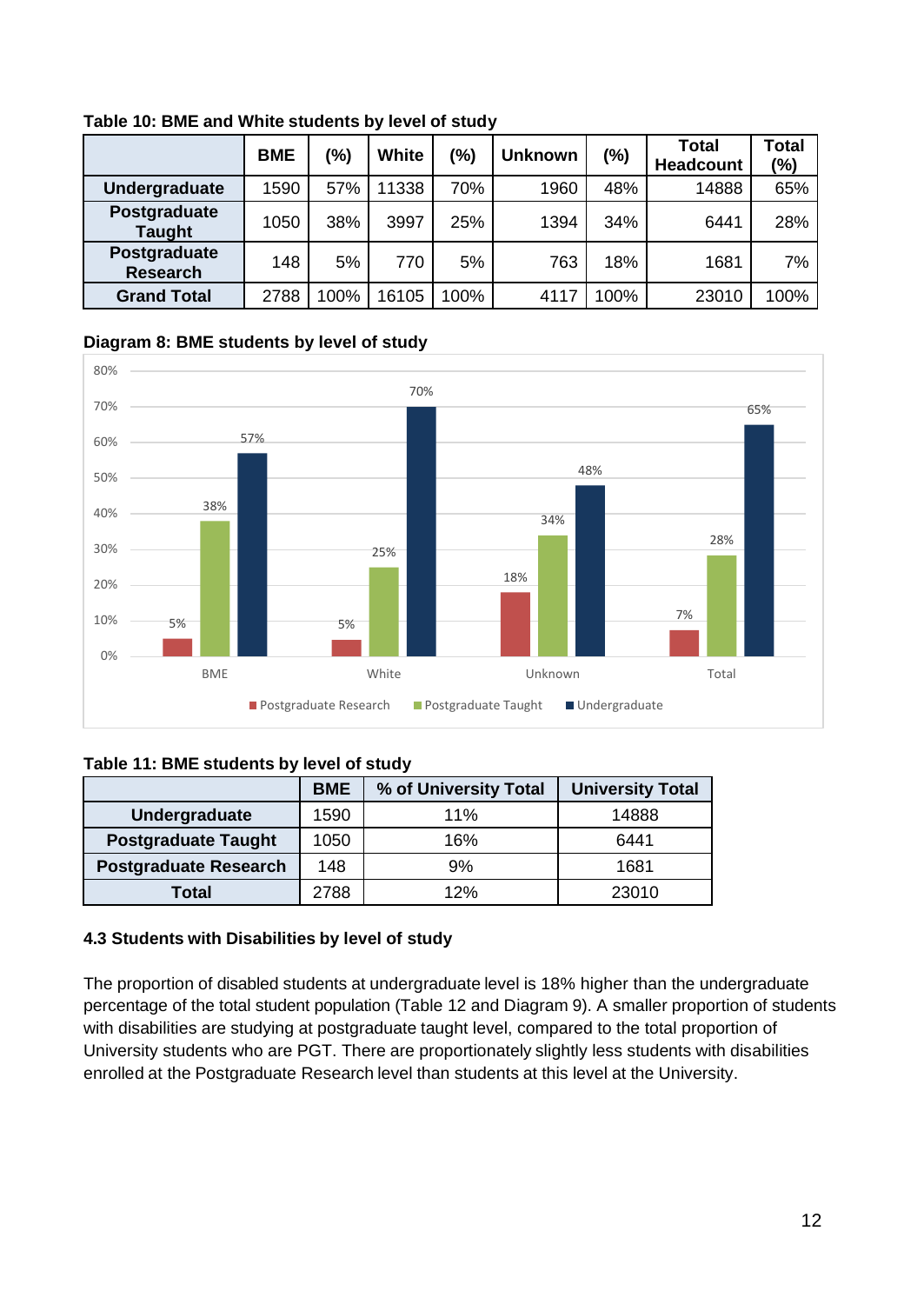|                                 | <b>Disabled</b> | Disabled% | No known<br><b>Total</b><br>No known<br>disability<br>disability%<br><b>Headcount</b> |      | (%)   |      |
|---------------------------------|-----------------|-----------|---------------------------------------------------------------------------------------|------|-------|------|
| <b>Undergraduate</b>            | 907             | 83%       | 13981                                                                                 | 64%  | 14888 | 65%  |
| Postgraduate<br><b>Taught</b>   | 119             | 11%       | 6322                                                                                  | 29%  | 6441  | 28%  |
| Postgraduate<br><b>Research</b> | 69              | 6%        | 1612                                                                                  | 7%   | 1681  | 7%   |
| <b>Grand Total</b>              | 1095            | 100%      | 21915                                                                                 | 100% | 23010 | 100% |

**Table 12: Students with Disabilities and non-disabled students by level of study**

## **Diagram 9: Students with Disabilities and non-disabled students by level of study**



| Table 13: Students with Disabilities by level of study |  |  |  |
|--------------------------------------------------------|--|--|--|
|                                                        |  |  |  |

|                                 | <b>Disabled</b> | Disabled% | No known<br>disability | No known<br>disability% | <b>Total</b><br><b>Headcount</b> | (%)  |
|---------------------------------|-----------------|-----------|------------------------|-------------------------|----------------------------------|------|
| Undergraduate                   | 907             | 6%        | 13981                  | 94%                     | 14888                            | 100% |
| Postgraduate<br><b>Taught</b>   | 119             | 2%        | 6322                   | 98%                     | 6441                             | 100% |
| Postgraduate<br><b>Research</b> | 69              | 4%        | 1612                   | 96%                     | 1681                             | 100% |
| <b>Grand Total</b>              | 1095            | 5%        | 21915                  | 95%                     | 23010                            | 100% |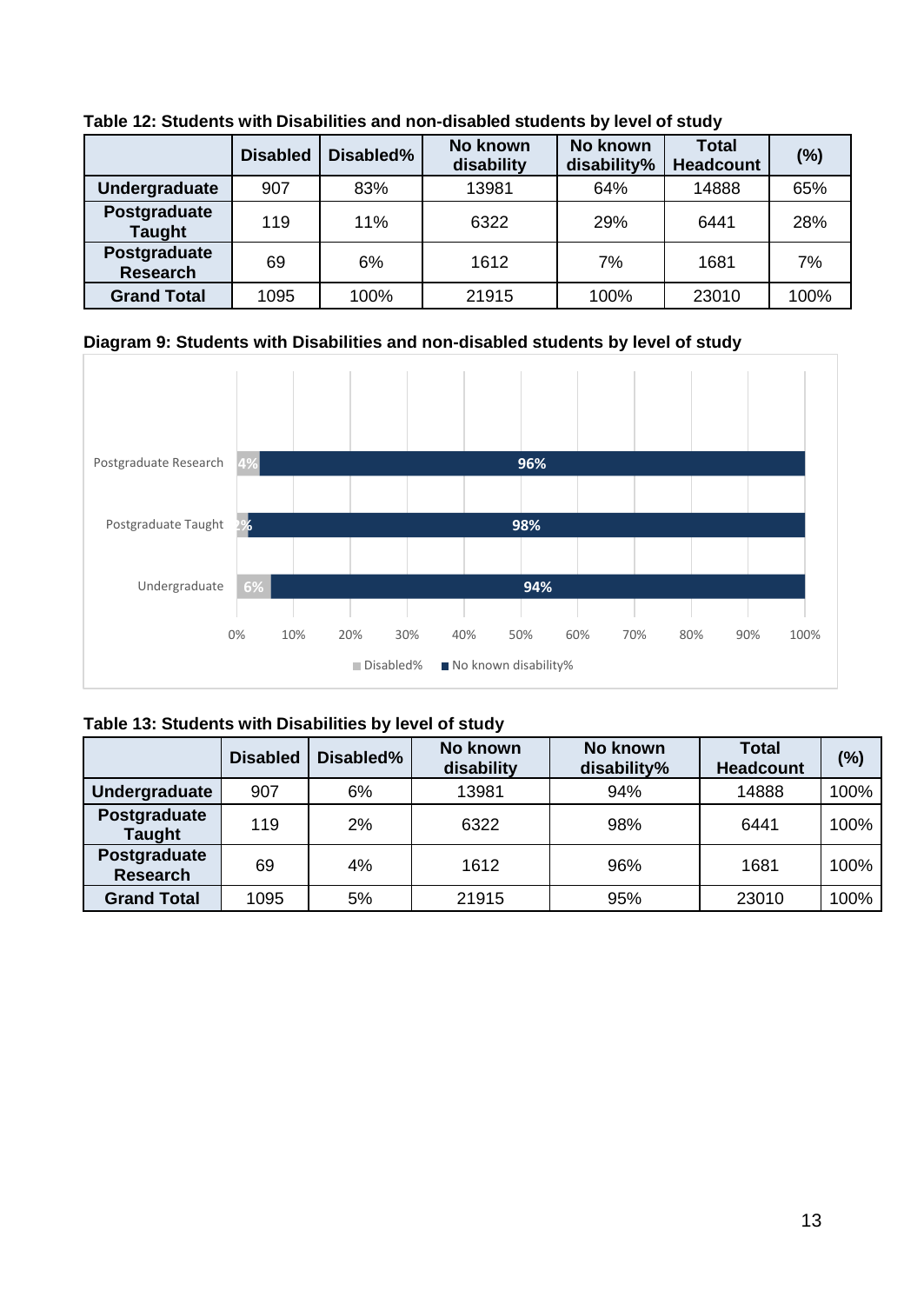Information by type of disabilities and trends for the period between 2017-2021 is provided in Table 14 and Diagram 10.

# **Table 14: Students with Disabilities by type of Disability**

| <b>Disability</b>                                   | 2017/18 | 2017/18 | 2018/19 | 2018/19 | 2019/20 | 2019/20 | 2020/21 | 2020/2021 |
|-----------------------------------------------------|---------|---------|---------|---------|---------|---------|---------|-----------|
| A disability, impairment or medical condition that  |         |         |         |         |         |         |         |           |
| is not listed above                                 | 191     | 10%     | 195     | 10%     | 171     | 10%     | 110     | 10%       |
| A long standing illness or health condition such as |         |         |         |         |         |         |         |           |
| cancer, HIV, diabetes, chronic heart disease, or    |         |         |         |         |         |         |         |           |
| epilepsy                                            | 287     | 15%     | 276     | 14%     | 242     | 14%     | 146     | 13%       |
| A mental health condition, such as depression,      |         |         |         |         |         |         |         |           |
| schizophrenia or anxiety disorder                   | 416     | 22%     | 430     | 22%     | 379     | 22%     | 241     | 22%       |
| A physical impairment or mobility issues, such as   |         |         |         |         |         |         |         |           |
| difficulty using arms or using a wheelchair or      |         |         |         |         |         |         |         |           |
| <b>crutches</b>                                     | 63      | 3%      | 70      | 4%      | 61      | 3%      | 36      | 4%        |
| A social/communication impairment such as           |         |         |         |         |         |         |         |           |
| Asperger's syndrome/other autistic spectrum         |         |         |         |         |         |         |         |           |
| disorder                                            | 76      | 4%      | 94      | 5%      | 118     | 7%      | 88      | 8%        |
| A specific learning difficulty such as dyslexia,    |         |         |         |         |         |         |         |           |
| dyspraxia or AD(H)D                                 | 646     | 34%     | 677     | 34%     | 584     | 33%     | 362     | 33%       |
| Blind or a serious visual impairment uncorrected    |         |         |         |         |         |         |         |           |
| by glasses                                          | 20      | $1\%$   | 20      | 1%      | 23      | 1%      | 9       | $1\%$     |
| Deaf or a serious hearing impairment                | 51      | 3%      | 58      | 3%      | 53      | 3%      | 35      | 3%        |
| Two or more impairments and/or disabling medical    |         |         |         |         |         |         |         |           |
| conditions                                          | 171     | 9%      | 168     | 8%      | 121     | 7%      | 68      | 6%        |
| <b>Grand Total</b>                                  |         |         |         |         |         |         |         |           |
|                                                     | 1921    | 100%    | 1988    | 100%    | 1752    | 100%    | 1095    | 100%      |